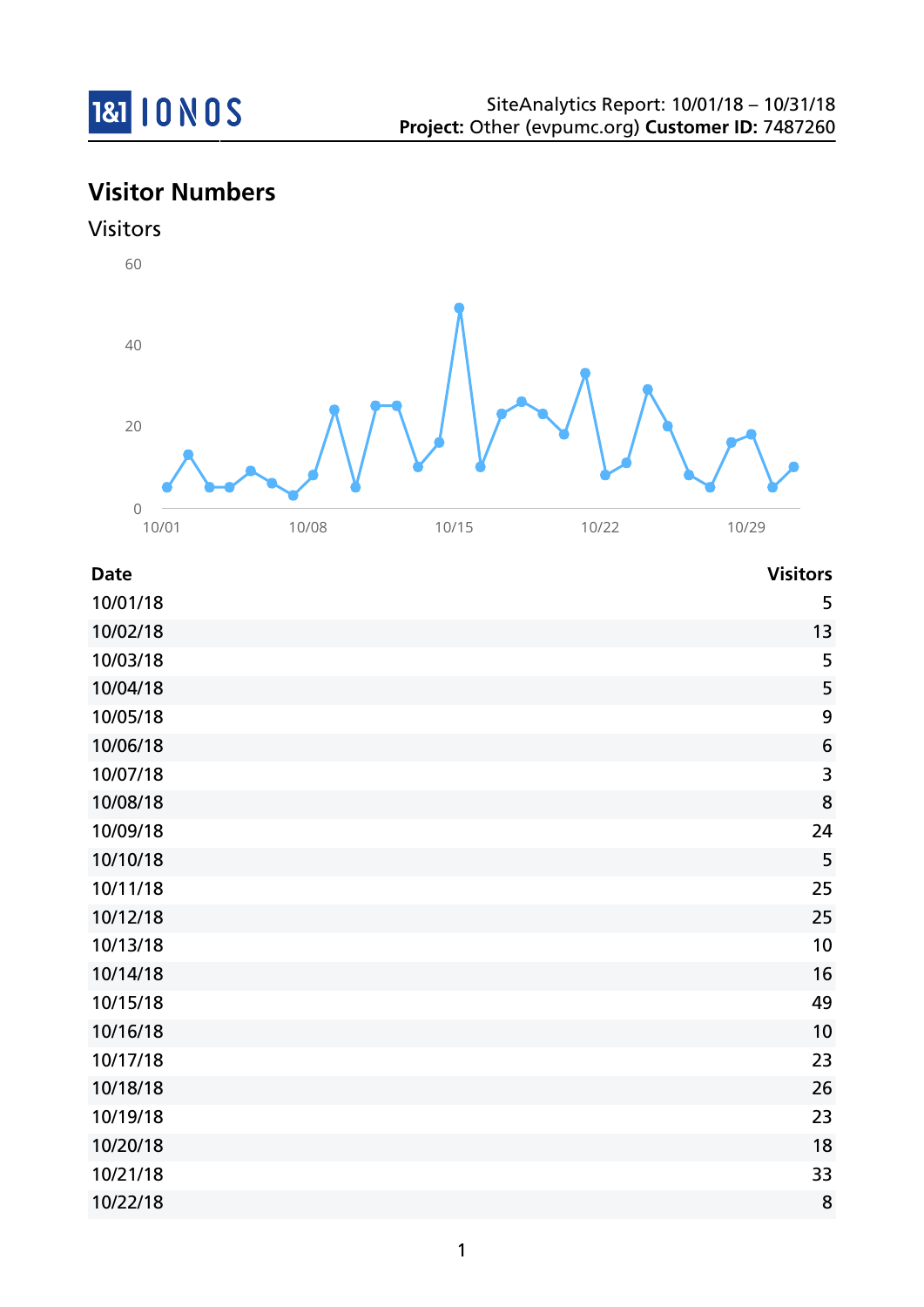

| <b>Date</b>  | <b>Visitors</b> |
|--------------|-----------------|
| 10/23/18     | 11              |
| 10/24/18     | 29              |
| 10/25/18     | 20              |
| 10/26/18     | 8               |
| 10/27/18     | 5               |
| 10/28/18     | 16              |
| 10/29/18     | 18              |
| 10/30/18     | 5               |
| 10/31/18     | 10              |
| <b>Total</b> | 471             |

# Sessions



#### **Date Sessions**

| 10/01/18 | 5               |
|----------|-----------------|
| 10/02/18 | 13              |
| 10/03/18 | 5               |
| 10/04/18 | 5               |
| 10/05/18 | 9               |
| 10/06/18 | $6\phantom{1}6$ |
| 10/07/18 | 3               |
| 10/08/18 | 8               |
| 10/09/18 | 24              |
| 10/10/18 | 5               |
| 10/11/18 | 26              |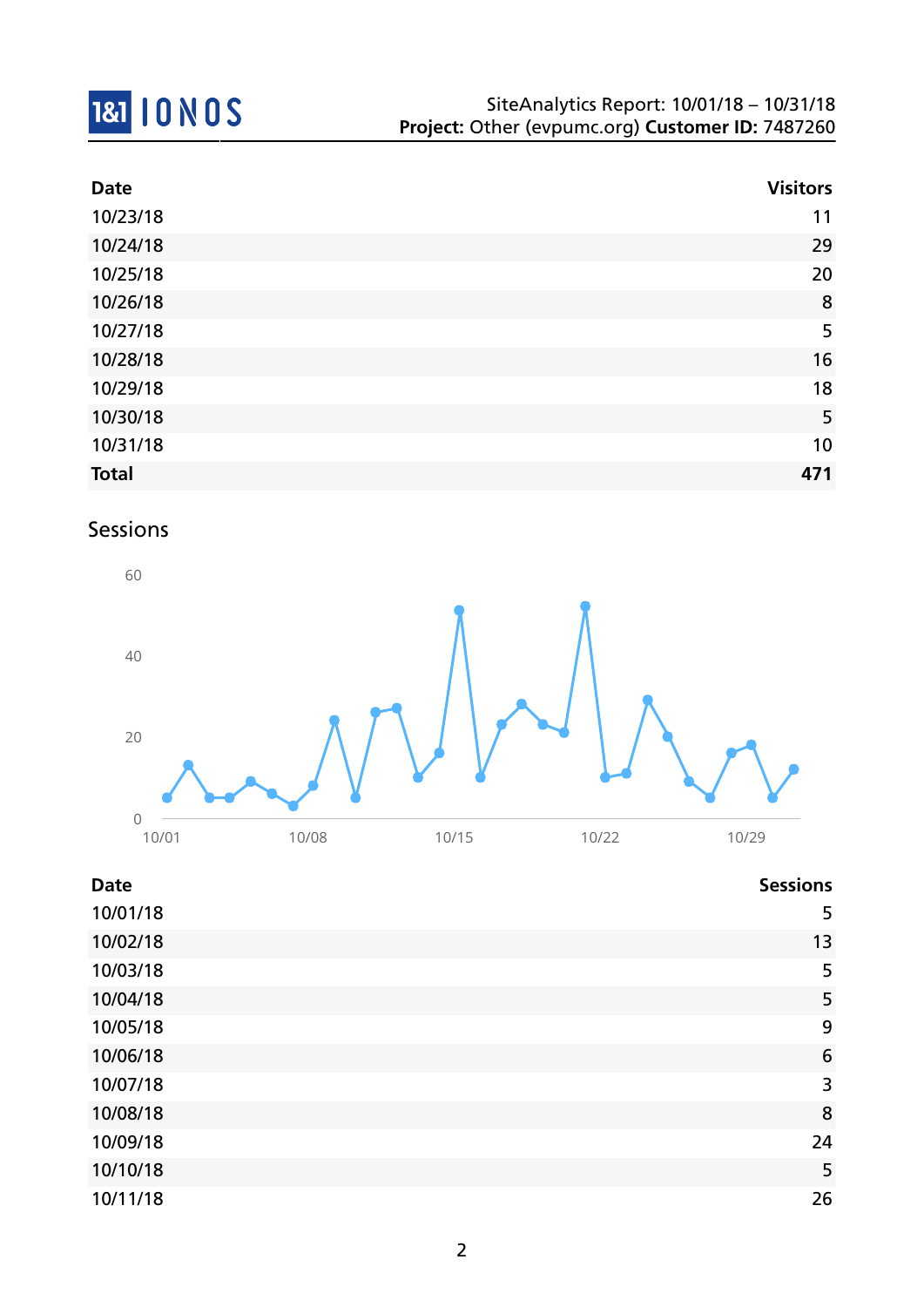

| <b>Date</b>  | <b>Sessions</b> |
|--------------|-----------------|
| 10/12/18     | 27              |
| 10/13/18     | 10              |
| 10/14/18     | 16              |
| 10/15/18     | 51              |
| 10/16/18     | 10              |
| 10/17/18     | 23              |
| 10/18/18     | 28              |
| 10/19/18     | 23              |
| 10/20/18     | 21              |
| 10/21/18     | 52              |
| 10/22/18     | 10              |
| 10/23/18     | 11              |
| 10/24/18     | 29              |
| 10/25/18     | 20              |
| 10/26/18     | 9               |
| 10/27/18     | 5               |
| 10/28/18     | 16              |
| 10/29/18     | 18              |
| 10/30/18     | 5               |
| 10/31/18     | 12              |
| <b>Total</b> | 505             |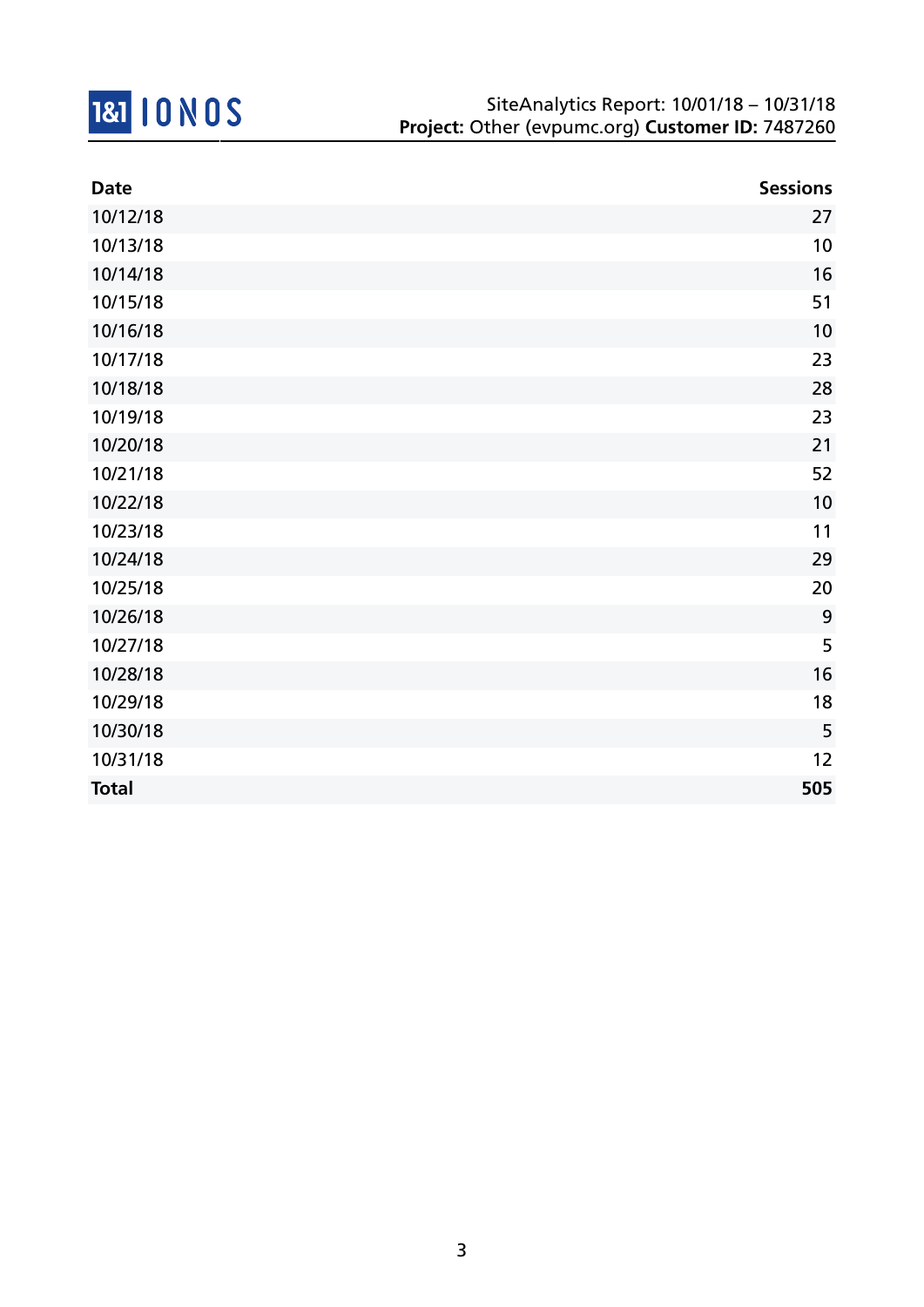

# Search Engine Robots



| <b>Search Engine Robots</b> | <b>Sessions</b> | Percentage |
|-----------------------------|-----------------|------------|
| bingbot/2.0                 | 179             | 28.50%     |
| Baiduspider/2.0             | 104             | 16.56%     |
| AhrefsBot/5.2               | 55              | 8.76%      |
| YandexBot/3.0               | 48              | 7.64%      |
| Googlebot-Mobile            | 38              | 6.05%      |
| MJ12bot/v1.4.8              | 36              | 5.73%      |
| 360Spider                   | 30              | 4.78%      |
| Companybook-Crawler         | 23              | 3.66%      |
| Crawler4j                   | 23              | 3.66%      |
| Googlebot/2.1               | 21              | 3.34%      |
| DotBot/1.1                  | 16              | 2.55%      |
| Sogou web spider/4.0        | 14              | 2.23%      |
| Mail.RU_Bot/2.0             | 8               | 1.27%      |
| Exabot/3.0                  | $\overline{7}$  | 1.11%      |
| SeznamBot/3.2               | 6               | 0.96%      |
| Applebot/0.1                | 5               | 0.80%      |
| WikiDo/1.1                  | 4               | 0.64%      |
| DuckDuckGo-Favicons-Bot/1.0 | 3               | 0.48%      |
| SemrushBot/2~bl             | 3               | 0.48%      |
| CATExplorador/1.0beta       | $\overline{2}$  | 0.32%      |
| FacebookExternalHit/1.1     | $\overline{2}$  | 0.32%      |
| SpyOnWeb                    | 1               | 0.16%      |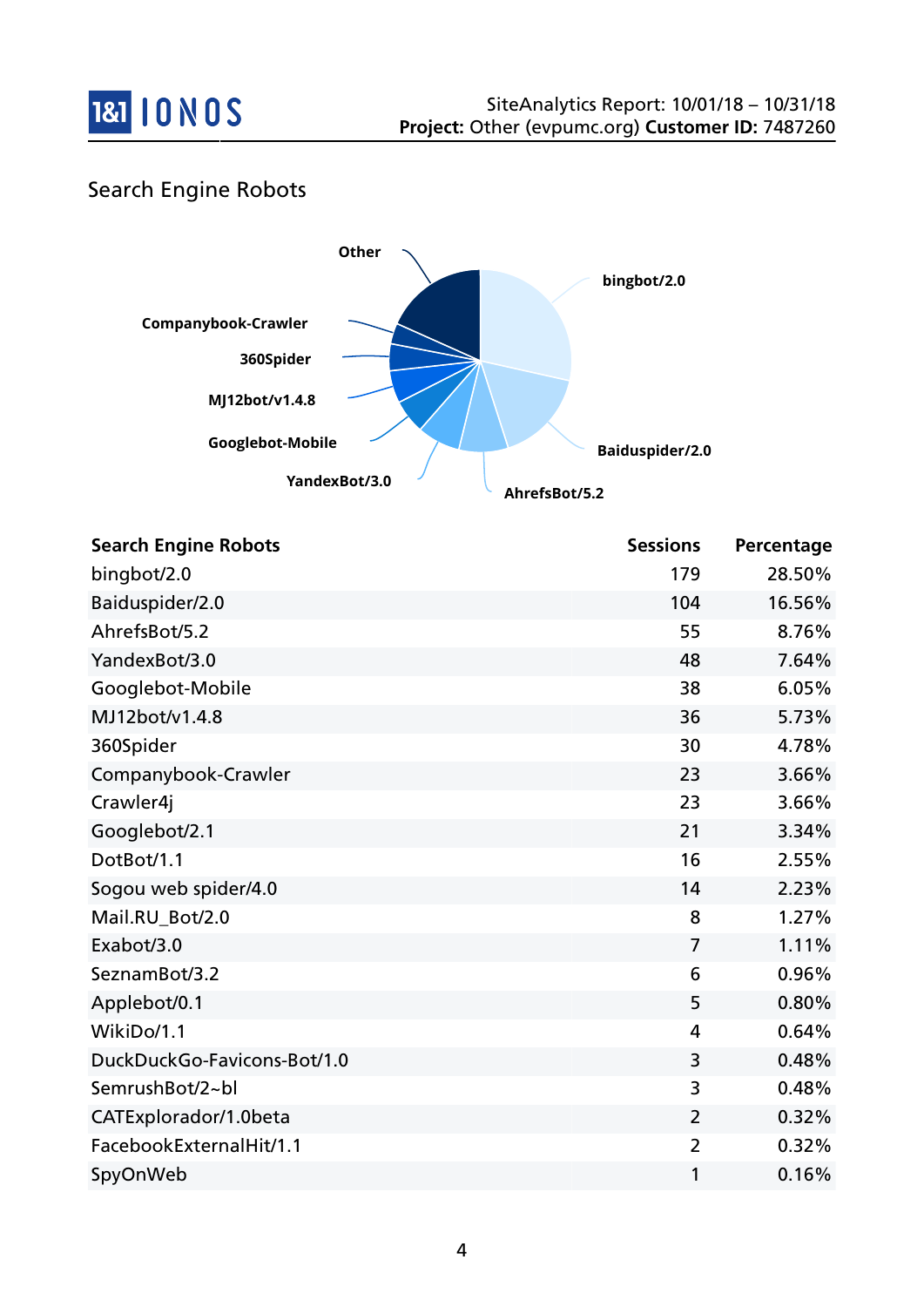

**Search Engine Robots Sessions Percentage Total 628 100.00%**

# **Page Analysis**

# Most Frequently Visited Pages



| <b>Pages</b>             | <b>Sessions</b> | Percentage |
|--------------------------|-----------------|------------|
| /Default.htm             | 322             | 30.90%     |
| /Elim.htm                | 63              | 6.05%      |
| /Calendar.htm            | 52              | 4.99%      |
| /NewsLetterIdx.htm       | 51              | 4.89%      |
| /Announce.htm            | 49              | 4.70%      |
| <b>Morship.htm</b>       | 48              | 4.61%      |
| /Believe.htm             | 47              | 4.51%      |
| /Sermons.htm             | 46              | 4.41%      |
| /St_Johns.htm            | 44              | 4.22%      |
| /M-Statement.htm         | 43              | 4.13%      |
| /Stats.htm               | 40              | 3.84%      |
| /web_links.htm           | 36              | 3.45%      |
| /CalendarOld.htm         | 27              | 2.59%      |
| /Elim-HISTORY.htm        | 21              | 2.02%      |
| /StJohns_M-Statement.htm | 21              | 2.02%      |
| /St_Johns-HISTORY.htm    | 20              | 1.92%      |
| /Elim_M-Statement.htm    | 19              | 1.82%      |
| /valley_views0813.htm    | 18              | 1.73%      |
| /valley_views1013.htm    | 18              | 1.73%      |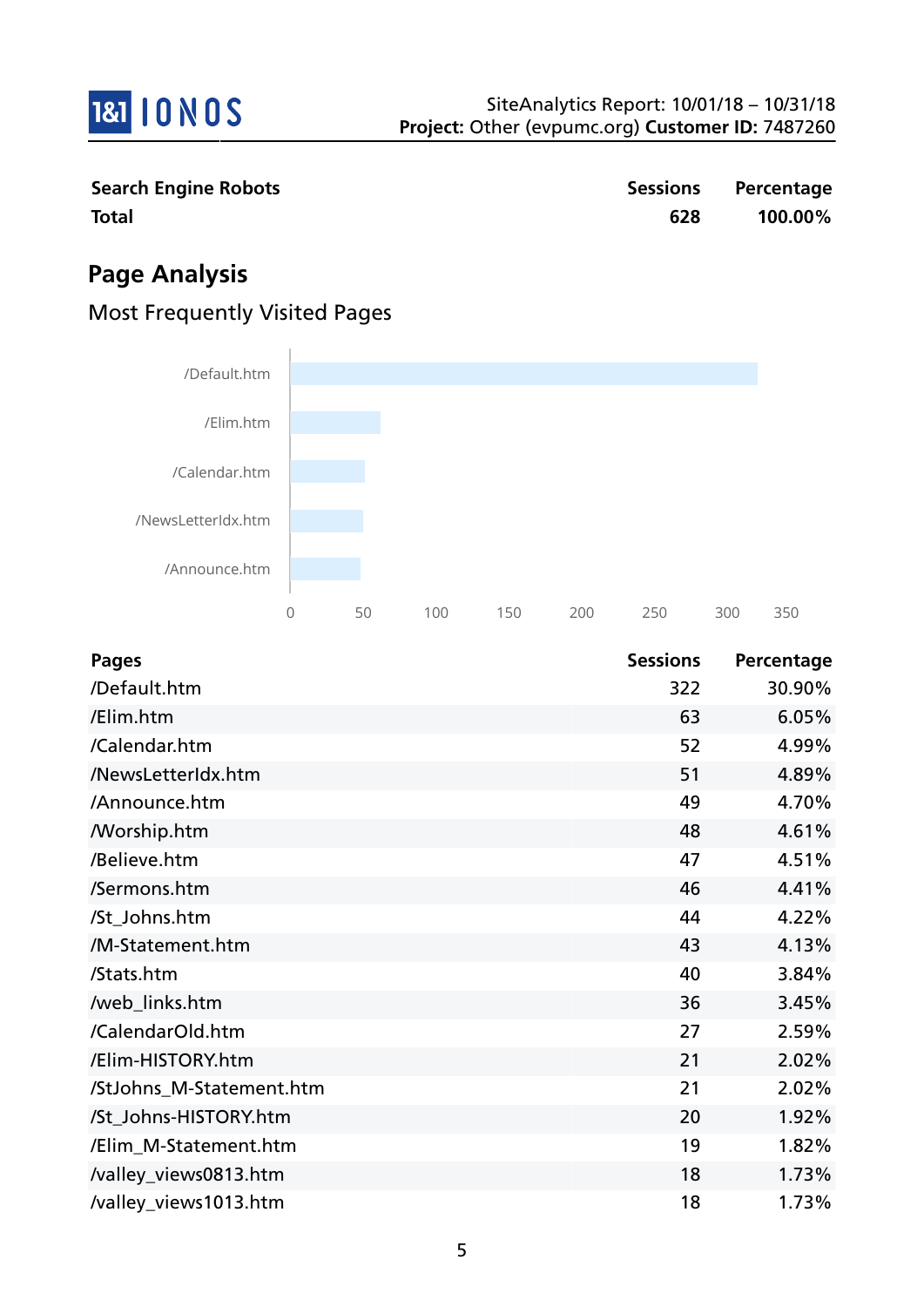

| <b>Pages</b>          | <b>Sessions</b> | Percentage |
|-----------------------|-----------------|------------|
| /missions.htm         | 17              | 1.63%      |
| /valley_views0913.htm | 17              | 1.63%      |
| /valley_views1113.htm | 16              | 1.54%      |
| /Bulletins.htm        | 5               | 0.48%      |
| /Announce1.htm        | 1               | 0.10%      |
| /Announce102608.htm   | 1               | 0.10%      |
| <b>Total</b>          | 1,042           | 100.00%    |

# Keywords

No data is available for this report during the current time period.

# Referring Pages



| <b>Pages</b>                                                                   | <b>Sessions</b>       |
|--------------------------------------------------------------------------------|-----------------------|
| https://www.google.com/                                                        | 10                    |
| www.bing.com                                                                   | 4                     |
| www.yahoo.com                                                                  | 3                     |
| android-app://com.google.android.googlequicksearchbox/https/www.<br>google.com | $\mathbf{2}^{\prime}$ |
| evpumc.org                                                                     | 2                     |
| www.google.com                                                                 | $\overline{2}$        |
| android-app://com.google.android.googlequicksearchbox                          |                       |
| http://hundejo.com/                                                            |                       |
| http://susumc.org/index.php/lewisburg                                          |                       |
| http://www.baidu.com/s                                                         |                       |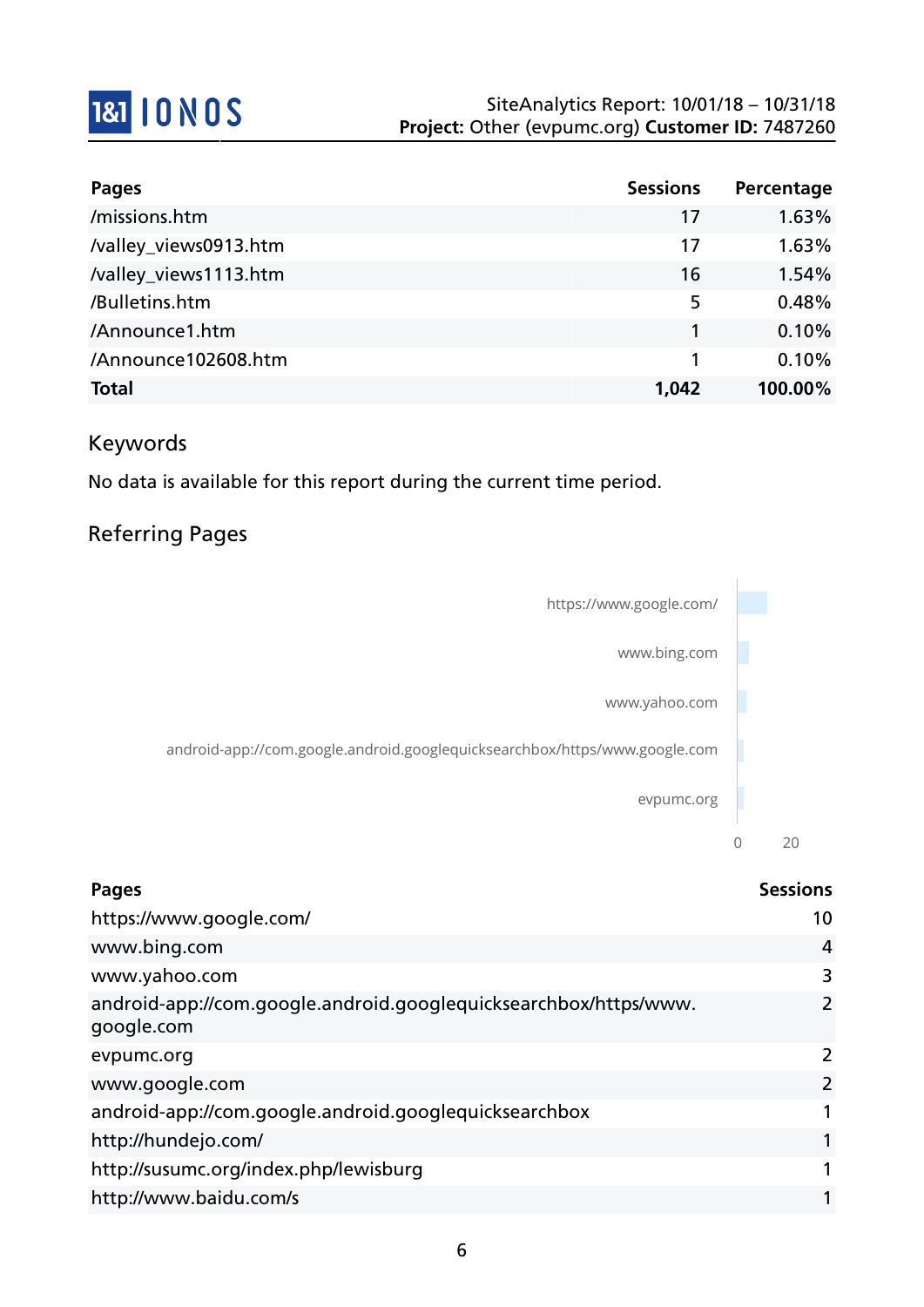

| <b>Pages</b>                                                                                             | <b>Sessions</b> |
|----------------------------------------------------------------------------------------------------------|-----------------|
| http://www.google.com/                                                                                   |                 |
| http://www.google.com/url                                                                                |                 |
| https://duckduckgo.com/                                                                                  | 1               |
| https://www.google.nl/                                                                                   | 1               |
| https://www.urblog.xyz/one-method-to-advertise-your-website-is-by-u<br>sing-social-bookmarking/65963343/ |                 |

# **Browsers & Systems**

Browsers



| <b>Browsers</b>      | <b>Sessions</b> | Percentage |
|----------------------|-----------------|------------|
| <b>Chrome Mobile</b> | 211             | 41.78%     |
| Chrome               | 106             | 20.99%     |
| Firefox              | 54              | 10.69%     |
| Safari mobile        | 14              | 2.77%      |
| Opera                | 11              | 2.18%      |
| Python-urllib        | 10              | 1.98%      |
| Android browser      | 8               | 1.58%      |
| IE                   | 8               | 1.58%      |
| Java                 | 5               | 0.99%      |
| Microsoft Edge       | 5               | 0.99%      |
| Apache-HttpClient    | 4               | 0.79%      |
| <b>CURL</b>          | $\overline{2}$  | 0.40%      |
| Android webview      | 1               | 0.20%      |
| Kinza                | 1               | 0.20%      |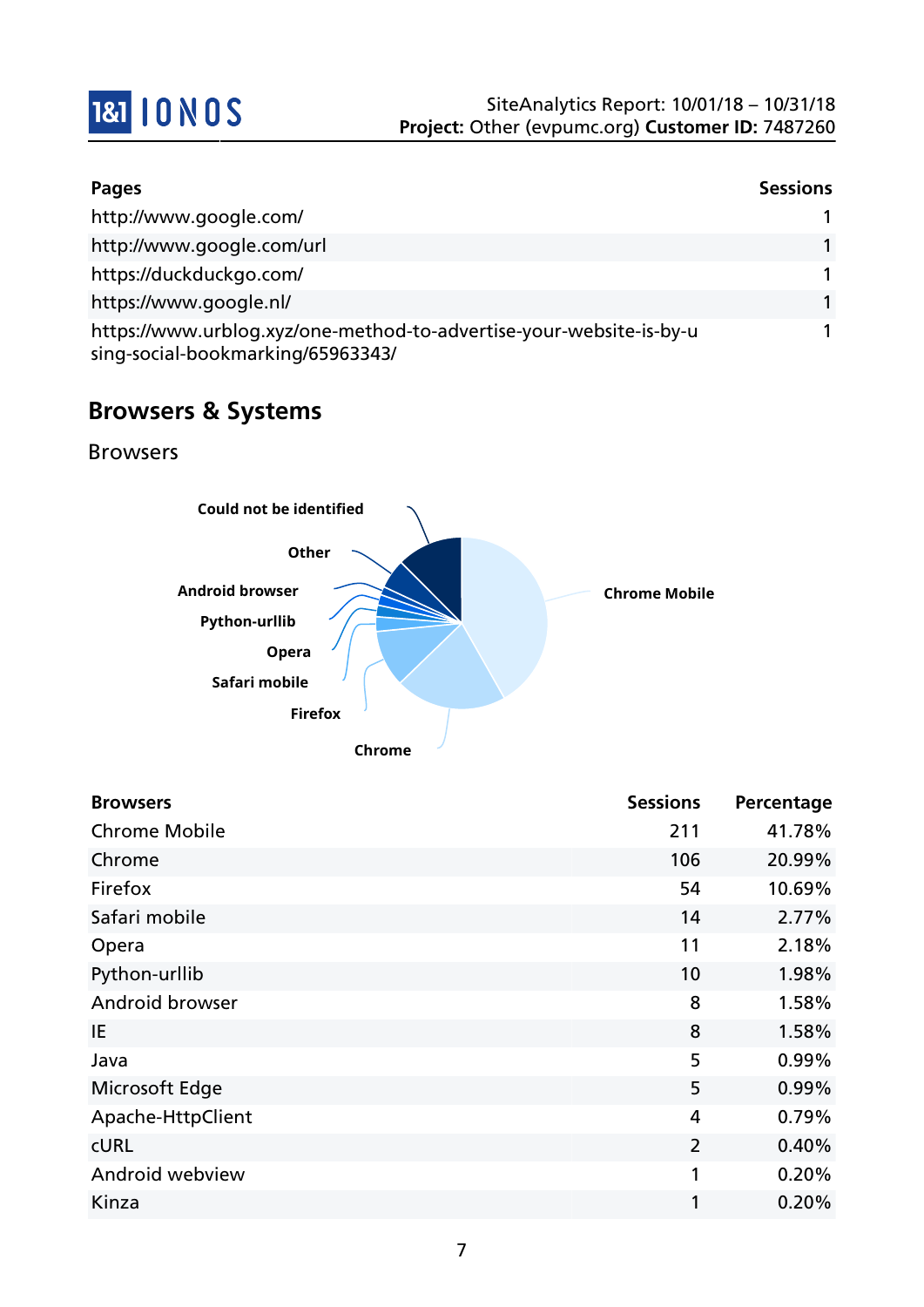# 1&1 10 N 0 S

| <b>Browsers</b>         | <b>Sessions</b> | Percentage |
|-------------------------|-----------------|------------|
| Mozilla                 |                 | $0.20\%$   |
| PhantomJS               |                 | $0.20\%$   |
| Could not be identified | 63              | 12.48%     |
| <b>Total</b>            | 505             | 100.00%    |

# Operating Systems



| <b>Operating Systems</b> | <b>Sessions</b> | Percentage |
|--------------------------|-----------------|------------|
| Android                  | 209             | 41.39%     |
| <b>Windows</b>           | 109             | 21.58%     |
| Linux                    | 48              | 9.50%      |
| iOS                      | 25              | 4.95%      |
| macOS                    | 19              | 3.76%      |
| OS X                     | 11              | 2.18%      |
| <b>JVM</b>               | 9               | 1.78%      |
| Could not be identified  | 75              | 14.85%     |
| <b>Total</b>             | 505             | 100.00%    |

# **Visitor Locations**

| Countries            |                 |            |
|----------------------|-----------------|------------|
| <b>Countries</b>     | <b>Sessions</b> | Percentage |
| China                | 204             | 40.40%     |
| <b>United States</b> | 150             | 29.70%     |
| Russia               | 31              | 6.14%      |
| Hungary              | 23              | 4.55%      |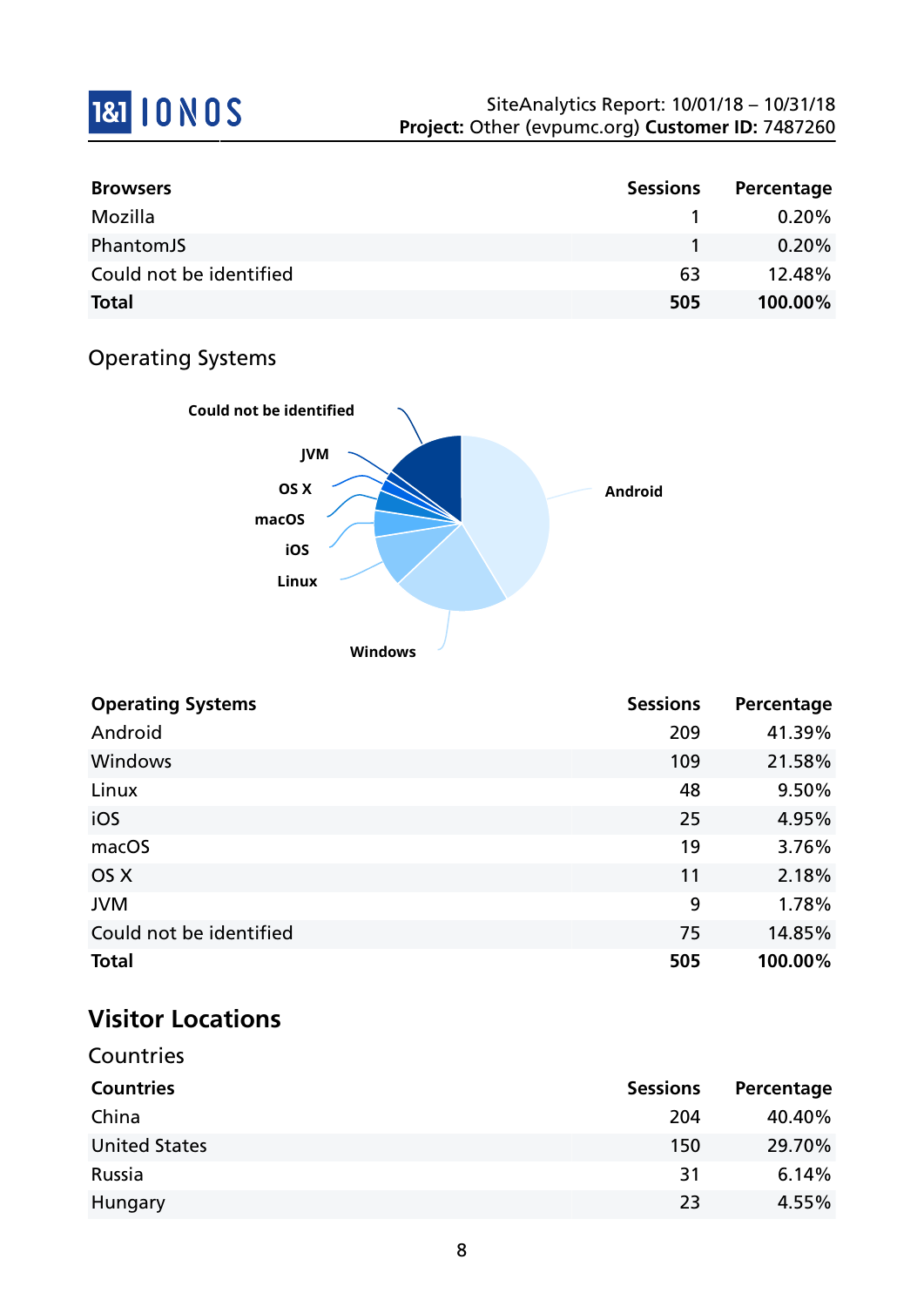

| <b>Countries</b>         | <b>Sessions</b> | Percentage |
|--------------------------|-----------------|------------|
| Germany                  | 19              | 3.76%      |
| Romania                  | 16              | 3.17%      |
| Canada                   | 9               | 1.78%      |
| Netherlands              | 8               | 1.58%      |
| France                   | 6               | 1.19%      |
| <b>United Kingdom</b>    | 5               | 0.99%      |
| <b>Israel</b>            | $\overline{4}$  | 0.79%      |
| Bangladesh               | 3               | 0.59%      |
| <b>Turkey</b>            | 3               | 0.59%      |
| Ireland                  | $\overline{2}$  | 0.40%      |
| Ukraine                  | $\overline{2}$  | 0.40%      |
| South Africa             | $\overline{2}$  | 0.40%      |
| Albania                  | 1               | 0.20%      |
| <b>Bulgaria</b>          | 1               | 0.20%      |
| <b>Brazil</b>            | 1               | 0.20%      |
| Egypt                    | 1               | 0.20%      |
| Finland                  | 1               | 0.20%      |
| <b>Equatorial Guinea</b> | 1               | 0.20%      |
| <b>Italy</b>             | 1               | 0.20%      |
| Kazakhstan               | 1               | 0.20%      |
| Sri Lanka                | 1               | 0.20%      |
| Myanmar                  | 1               | 0.20%      |
| Malaysia                 | 1               | 0.20%      |
| Poland                   |                 | 0.20%      |
| Portugal                 | 1               | 0.20%      |
| Saudi Arabia             | 1               | 0.20%      |
| Taiwan                   | 1               | 0.20%      |
| Could not be identified  | 3               | 0.59%      |
| <b>Total</b>             | 505             | 100.00%    |

# Continents

| <b>Continents</b>    | <b>Sessions</b> | Percentage |
|----------------------|-----------------|------------|
| Asia                 | 220             | 43.56%     |
| <b>North America</b> | 159             | 31.49%     |
| Europe               | 118             | 23.37%     |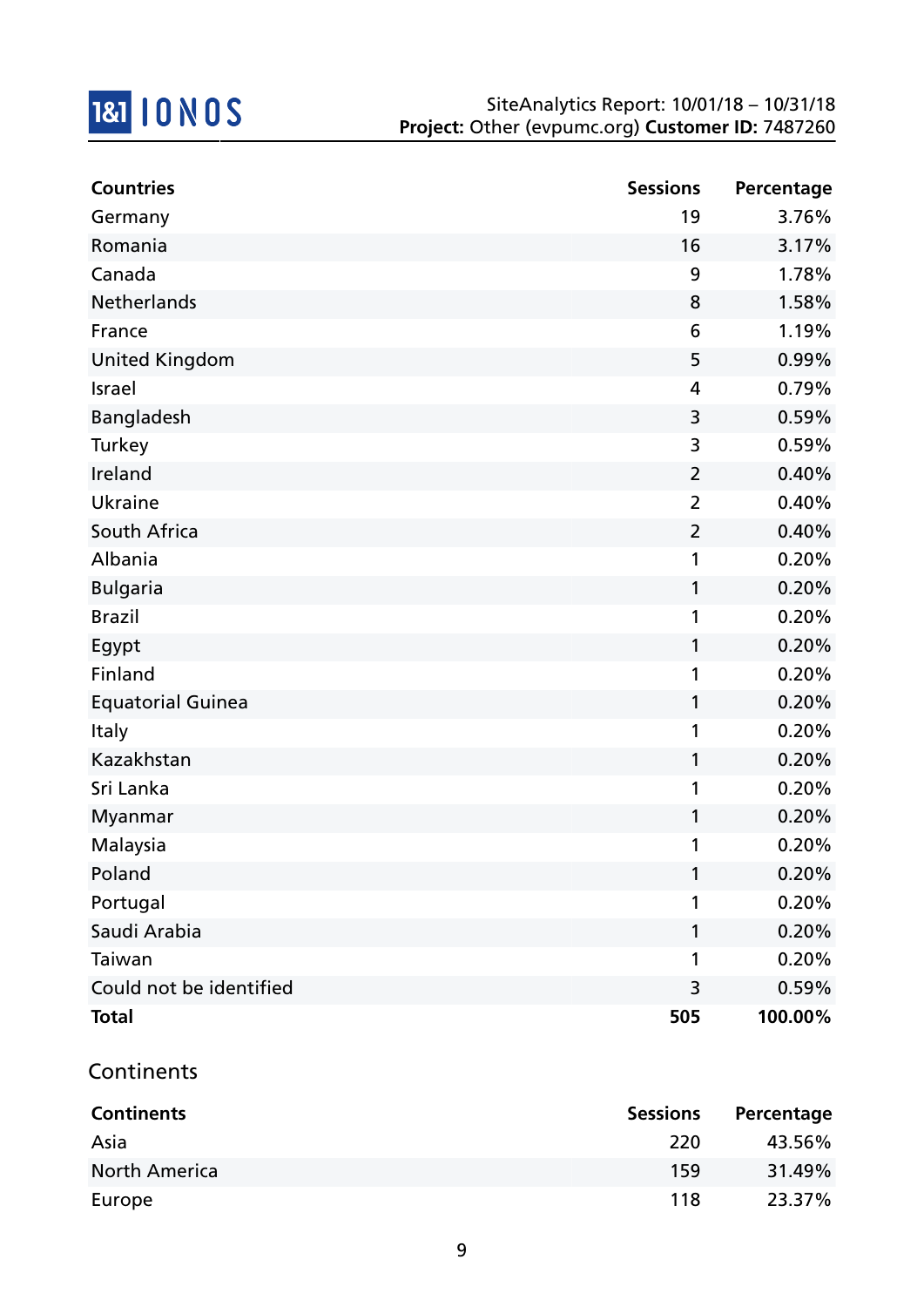

| <b>Continents</b>       | <b>Sessions</b> | Percentage |
|-------------------------|-----------------|------------|
| Africa                  | 4               | $0.79\%$   |
| South America           |                 | $0.20\%$   |
| Could not be identified | २               | $0.59\%$   |
| <b>Total</b>            | 505             | 100.00%    |

# **Information about the evaluations**

## Visitors

This evaluation shows how many visitors accessed your website. Visitors are uniquely identified on the basis of the IP address and the browser ID. If a visitor goes to your website more than once a day, only one visitor is counted.

## Sessions

This evaluation shows the number of sessions. A session starts when a visitor accesses your website and ends when he or she leaves it. A session ends automatically after 30 minutes without activity. If a visitor goes to your website more than once a day, multiple sessions are counted.

## Search Engine Robots

This evaluation shows which search engine robots have accessed the pages of your website. Search engine robots automatically search the content of websites in order to keep search engine entries up to date.

## Most Frequently Visited Pages

This evaluation shows which pages of your website were visited most often.

#### Keywords

This evaluations shows the keywords with which your website was most commonly found in search engines.

## Referring Pages

This evaluation shows the websites from which visitors were transferred to your website.

#### Browsers

This evaluation shows which browsers visitors used to access your website. This way, you know which browsers to optimize your website for, for example.